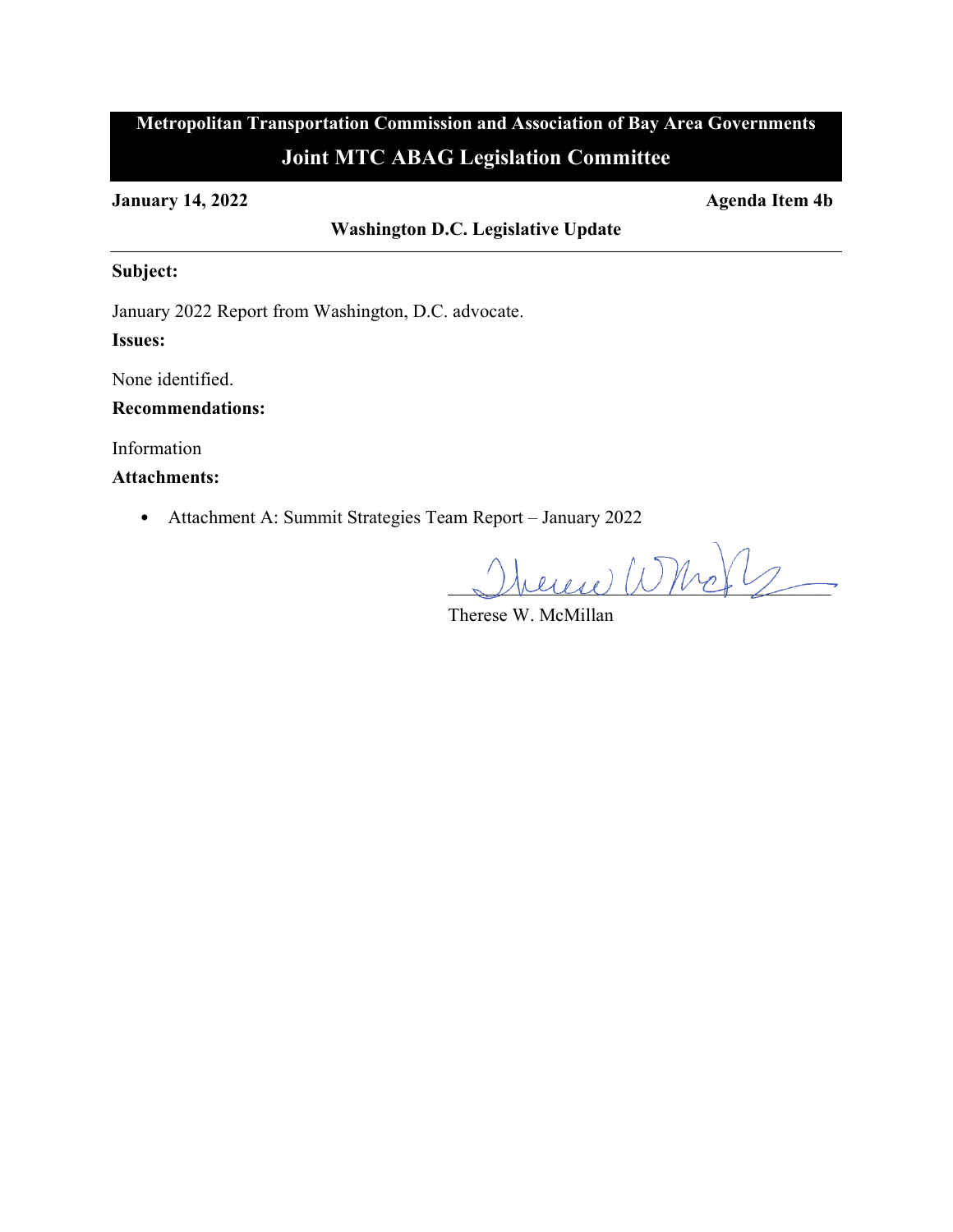**Joint MTC ABAG Legislation Committee <b>Attachment A January 14, 2022 Agenda Item 4b Page 2 of 5**



440 1st Street, N.W., Suite 440 Washington, DC 20001 (202) 638-3307 main (202) 595-9192 fax www.summitstrategies.us

**Summit Strategies Team Report – January 2022**

**From: Summit Strategies Team** 

**To: Therese McMillan, Executive Director** 

**Date: January 5, 2022**

**Subject: December Federal Policy Monthly Report** 

- **Manchin Pumps the Breaks on Democratic Domestic Spending Legislation**
- **Appropriators Resume Negotiations on Fiscal Year 2022 Spending Deal**
- **California Transit Funding Will Continue to Flow While U.S. Department of Labor Collective Bargaining Rights Issue is Litigated**
- **Federal Agency Actions and Competitive Grant Update**
- **National Transportation News Roundup**

Below is a status update on issues of interest to MTC and the actions that we have taken to date.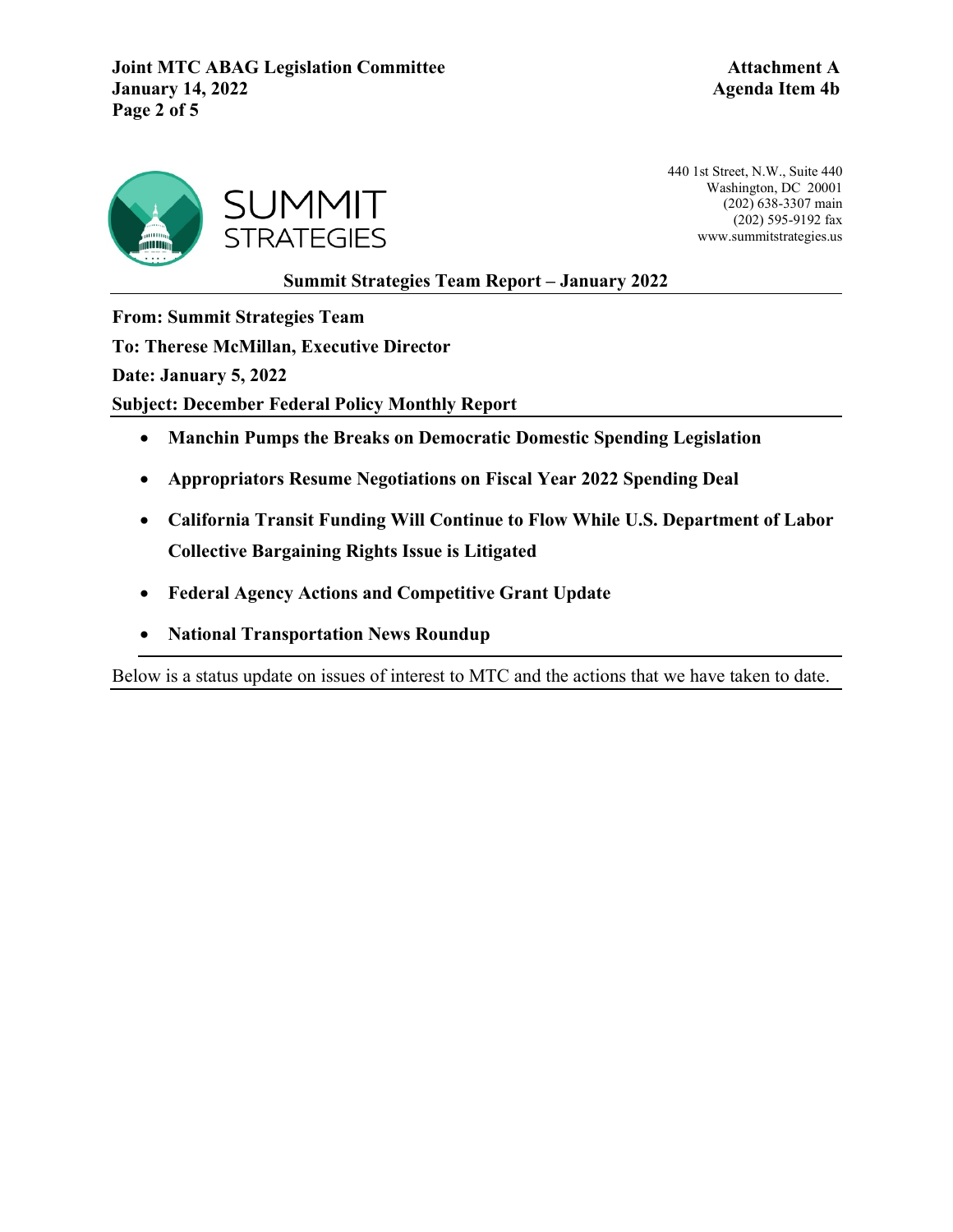### **Manchin Pumps the Breaks on Democratic Domestic Spending Legislation**

The Sunday before the December 2021 holiday recess, pivotal swing-vote Senator Joe Manchin (D-West Virginia) unexpectedly announced that he no longer supported efforts to advance the House-passed Build Back Better Act. He cited rising inflation and a lack of support in his home state. The statement surprised the White House and congressional Democratic leadership after months of good faith negotiations between the moderate and progressive wings of the party. Manchin also indicated that he was unwilling to negotiate unless lawmakers remove or fund key provisions less generously, including the Child Tax Credit, one of President Biden's top policy priorities.

President Biden, Speaker Pelosi, and Senate Majority Leader Schumer have pledged to prioritize finalizing some version of a social spending package as quickly as possible. Lawmakers face a challenging situation, with the midterms approaching at the end of the year, which bogs down the legislative process. However, Manchin has indicated that a significantly re-worked bill could restart negotiations and provide an opportunity to find consensus.

Throughout this process, your federal team has been in regular contact with key policymakers to ensure that the Bay Area's needs are addressed and seek refinements to ensure MTC priorities would be eligible for new transit and housing programs, should those spending categories be included in any final deal.

#### **Appropriators Resume Negotiations on Fiscal Year 2022 Spending Deal**

The continuing resolution (C.R.), which President Biden signed into law last month, funds the government through February 18, 2022. Senior appropriators in both chambers have resumed negotiations on a spending bill for the remainder of the fiscal year. Republicans and Democrats remain divided on topline spending levels and specific policy areas. Crafting such a measure is critical for accessing funding authorized in the Bipartisan Infrastructure Legislation (BIL), including billions of dollars for transit-related grants and multi-billion-dollar increases in Highway Trust Fund programs. Besides finalizing the Build Back Better Act, finalizing the fiscal year 2022 appropriations package is perhaps the most pressing issue facing lawmakers this month.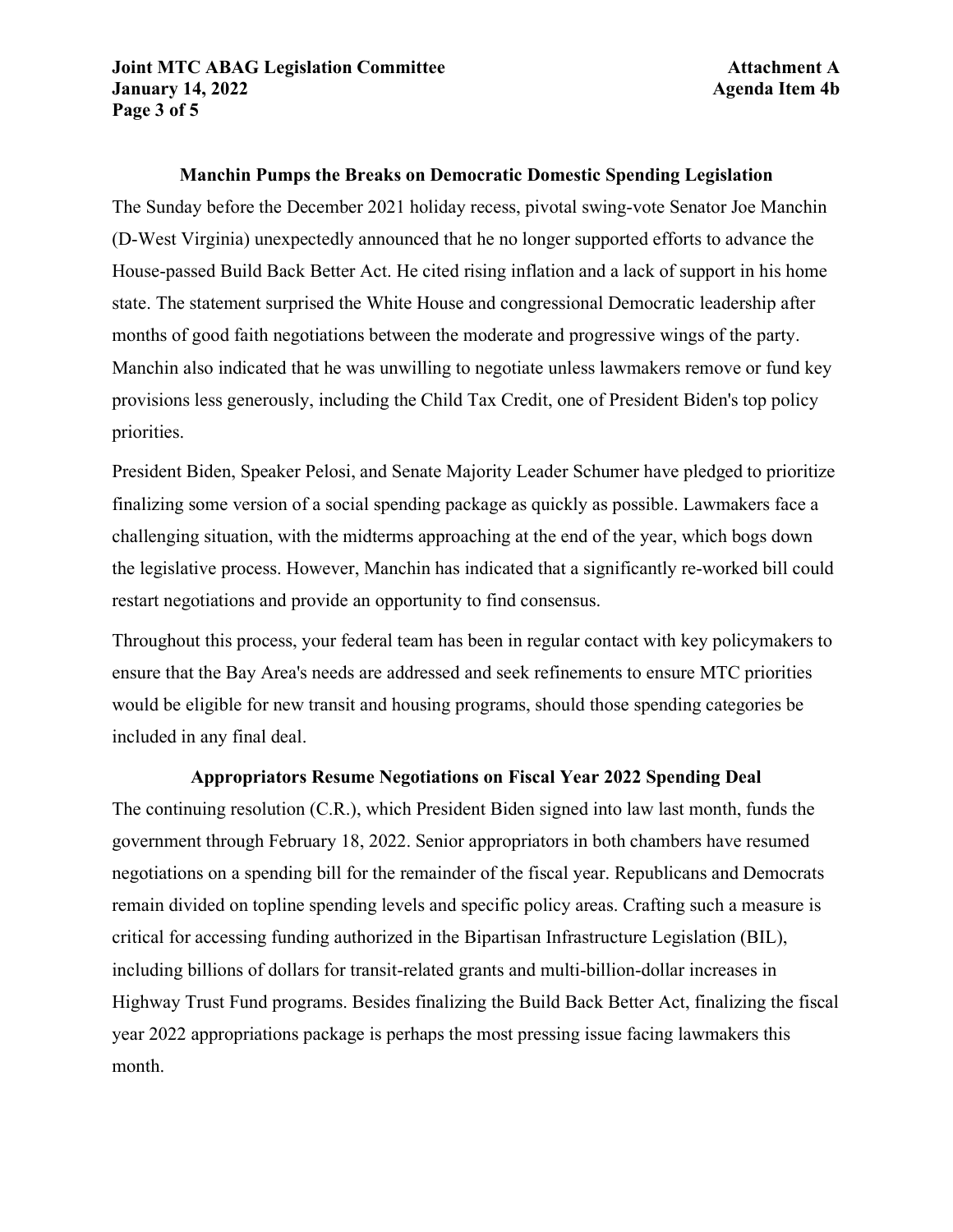## **California Transit Funding Will Continue to Flow While U.S. Department of Labor Collective Bargaining Rights Issue is Litigated**

Last month, the U.S. District Court for the Eastern District of California granted the State of California's motion to stay implementation of the U.S. Department of Labor's (DOL) October 2021 determination that had been halting the flow of federal transit funds to many California transit operators. That October determination reversed an earlier DOL finding that the California Public Employees' Pension Reform Act of 2013 (PEPRA) does not inhibit public transit employees federally guaranteed collective bargaining rights.

While the stay does not put the PEPRA issue behind us, it means that federal transit grants will continue to flow to California transit operators while the courts again consider the impact of California's 2012 retirement reform law on collective bargaining rights guaranteed by federal law.

### **Federal Agency Actions and Competitive Grant Update**

## **Transportation Secretary Pete Buttigieg Announces Over \$241 Million in Grants for America's Ports**

On Thursday, December 23, 2021, the U.S. Department of Transportation (USDOT) announced the award of more than \$241 million in discretionary grant funding for 25 projects to improve facilities through the Maritime Administration's Port Infrastructure Development Program. USDOT hopes to address supply chain disruptions by helping to increase the flexibility for federal port grants and accelerate port infrastructure grant awards. Awarded projects include \$5.2 million to the Port of Oakland for the Powering the Future Project. The project will replace an existing electrical substation and circuit located within the port facility.

## **USDOT announces up to \$19.9 million in Federal Loan Credit Assistance for the Vine Bus Maintenance Facility Project**

In December 2021, USDOT announced that it would provide a 35-year low interest Transportation Infrastructure Finance and Innovation Act (TIFIA) loan of up to \$19.9 million to Napa Valley Transportation Authority (NVTA) for the Vine Bus Maintenance Facility Project. The NVTA plans to replace its currently leased transit yard in the City of Napa with a new transit